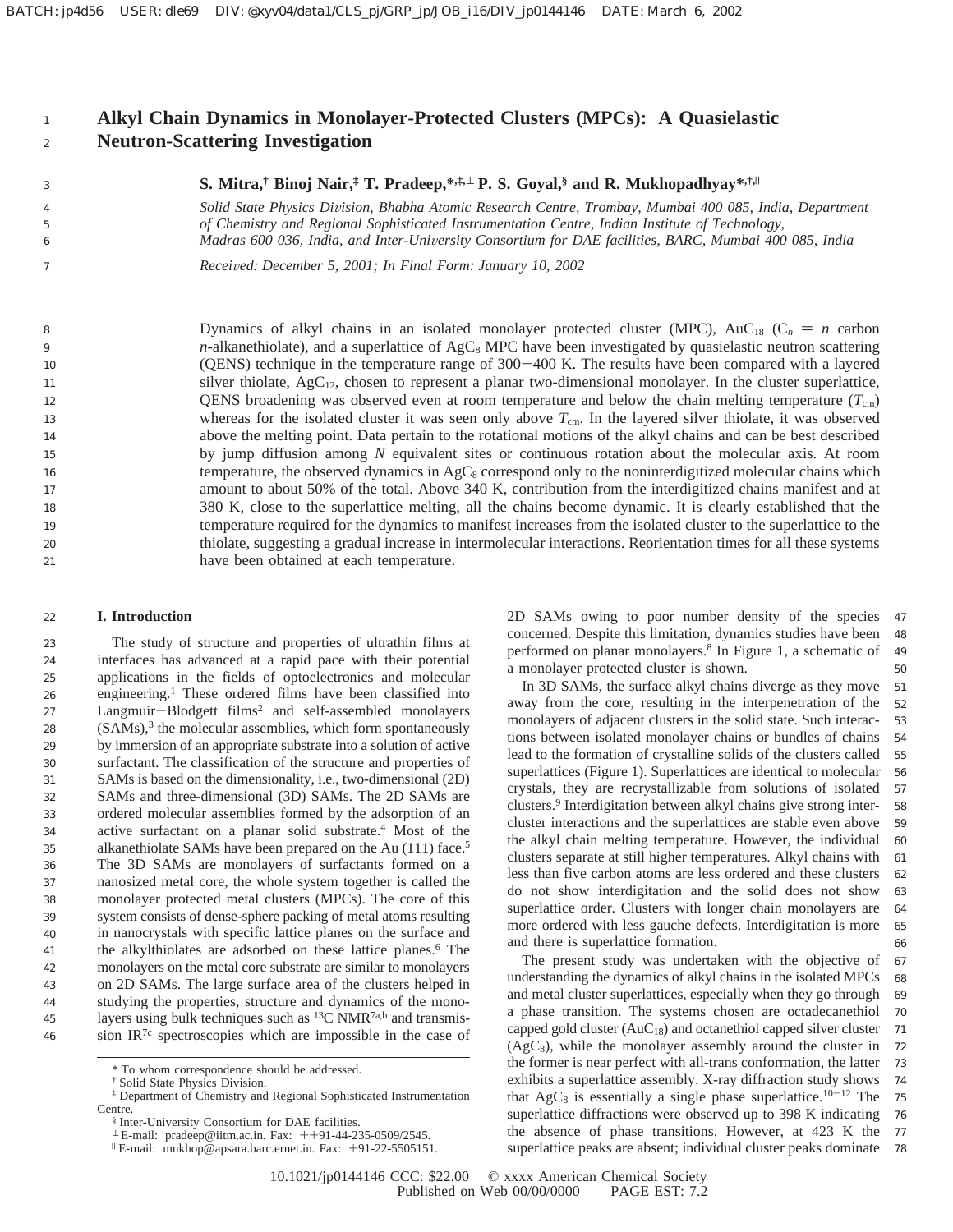**B** *J. Phys. Chem. B* Mitra et al.



**Figure 1.** Schematic of a monolayer protected cluster (MPC) and the cluster superlattice. The hexagonal structure represents the metal cluster core and the wiggles are the monolayers. The diameter of the metal core is in the range of 30 Å and the thickness of the monolayer investigated here is in the range of  $12-29$  Å. The molecules adsorb on the specific lattice planes on the surface of the metal nanocluster (depicted as cuboctahedrons). Alkyl chains are seen diverging as they move away from the core. Interdigitation among individual clusters is seen principally along the unit cell axes. Part of the alkyl chain assembly may be disoriented.

at 448 K. At 473 K, intensities of (111) and (200) peaks of Ag increase and beyond 473 K the pattern remains unchanged. Upon cooling from high temperature  $($ >473 K), the superlattice patterns are not seen suggesting that material does not regain the superlattice order. However, cooling from a lower temperature of 450 K regains the superlattice order. The DSC experiments however, show two consecutive phase transitions. The broad peak in the range of 315-340 K is related to *alkyl chain melting*, and a peak in the range of 375-400 K is related to *superlattice melting*. The peak due to alkyl chain melting is at 339.7 K and that due to superlattice melting is seen at 399.2 K. Both XRD and DSC show the reversibility of superlattice transition at lower temperatures and irreversibility at higher temperatures. 79 80 81 82 83 84 85 86 87 88 89 90 91 92

Au clusters are not ideal candidates for superlattice formation, as shown in earlier studies.<sup>10-12</sup> No superlattice structure is found in XRD for  $AuC_{18}$ . In accordance with that only a very weak transition is seen in DSC corresponding to superlattice melting, but a large enthalpy change is seen for alkyl chain melting. The first transition due to alkyl chain melting is observed at 333.5 K. Infrared signatures for the melting transition are similar as in the case of  $AgC_8$ . The chain melting temperature does not seem to depend very much on the chain length as similar DSC and IR features are seen for  $AuC_8$ . 93 94 95 96 97 98 99 100 101 102

The alkyl chain assembly in layered silver thiolate<sup>13-15</sup> is similar to that in planar SAMs. Only one transition at about 400 K is observed in the DSC experiment. X-ray diffraction shows vanishing Bragg peaks above 400 K and these peaks were found to reappear on lowering the temperature. Variable temperature IR studies show change in modes with increase in temperature indicating melting from the crystalline phase to a liquid phase. This transition is at a higher temperature than the cluster superlattices indicating that van der Waals attraction is 103 104 105 106 107 108 109 110 111



Figure 2. (a) Rotational dynamics where alkyl chains rotate about its central axis. (b) Rotational dynamics involving precessional motion with a cone angle, Θ. Sulfur atom is at the apex of the cone, firmly fixed on the metal core. The dynamics are maximum at the alkyl chain terminus and minimum closest to the core.

stronger in the case of thiolates. Presence of all-trans conformations is seen in IR indicating more order. As in the MPCs,  $T_{cm}$ does not depend on the chain length. Many structural and spectroscopic insights into the structure of cluster solids can be derived from a comprehensive study of thiolates. It may be added that melting of superlattices was studied using molecular dynamics methods.16 112 113 114 115 116 117 118

The phase transitions observed in these systems could be understood better in terms of the creation and propagation of dynamics in the alkyl chain assembly. These dynamics would depend on various parameters such as the length of the alkyl chain, intermolecular interaction, nature of metal substrates, temperature, and the structure and dimensionality of SAMs. Increased interpenetration of alkyl chains into one another would increase the packing density and hence restricts the dynamics. A crude model of dynamics is one in which molecular chains rotate about an axis. The rotations are restricted in the solid state, when surface coverage and packing density of alkanethiolates is high  $(C_n, n \geq 5)$ . The next possibility is to have a precession of the alkyl chains with rigid sulfur atoms as the cone apex, which in turn is fixed on the metal core. The alkyl chains would perform a revolution with a cone angle which would depend on the free volume space for revolution and this motion would be controlled by inter and intramolecular interactions. These dynamics are expected when the alkanethiol coverage on the metal substrate is less. This can also occur at the lattice plane junctions on the cluster core surface where there is availability of free volume space. The dynamics of the terminal part of the alkyl chain would be maximum and negligible at the C-S region, which is firm on the substrate. The complexity of the dynamics would increase with intrachain rotations. The latter type of motions would be absent in case of thiolates where packing density is high. The various rotational dynamics possible for the alkyl chains are shown in Figure 2. The simple geometry of dynamics conceivable for the alkyl chain could be the axial rotation and the rotations about a cone angle. Cone angle tending to zero reduces the latter to the axial rotation and from simple calculation of moment of inertia, it 149119 120 121 122 123 124 125 126 127 128 129 130 131 132 133 134 135 136 137 138 139 140 141 142 143 144 145 146 147 148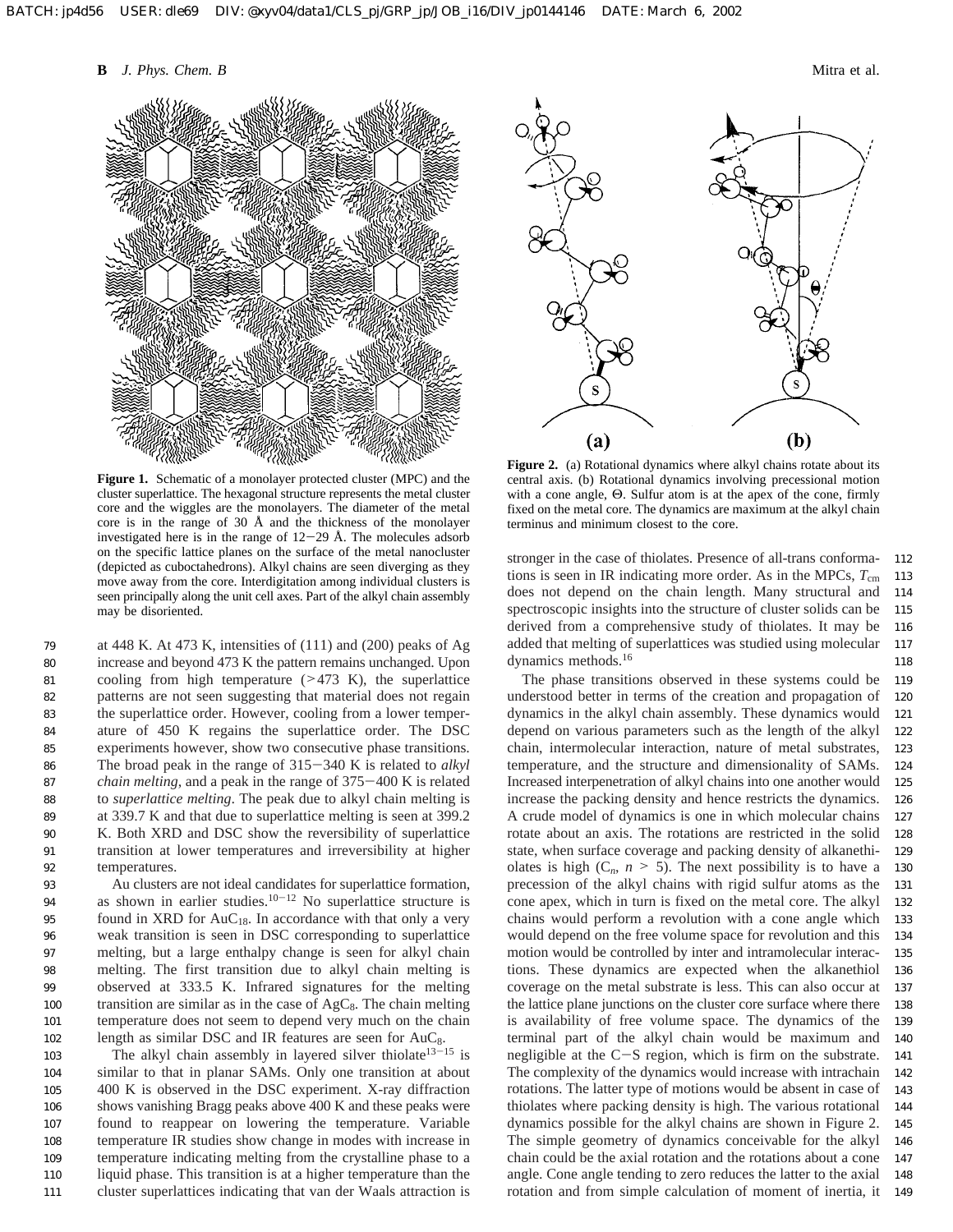Monolayer-Protected Clusters *J. Phys. Chem. B* **C**

247

can be shown that even for a small cone angle of 20 deg, this motion requires much more energy-about 5 times-compared to the axial motion. In other words, the simplest dynamical motion would be the axial rotation of the alkyl chains. We report here the very first studies of dynamics of monolayers on clusters using neutron quasielastic scattering technique. There exist some neutron scattering studies investigating the vibrational and structural aspects in similar kind of nanoparticles and colloids $17-20$ but no report is available on QENS measurements. The systems are chosen such that the similarities and differences between the alkyl chain dynamics of 2D and 3D monolayers as well as cluster superlattice assemblies are brought out. We are aware that a range of monolayer lengths can reveal more complete information: such studies are currently underway. 150 151 152 153 154 155 156 157 158 159 160 161 162 163

Neutron scattering is a powerful technique<sup>21</sup> to study the dynamics in condensed matter, as the energy of thermal neutrons match with the energy of the system. Further, systems containing protons are more suitable for neutron scattering studies for its large scattering cross section. The random motion of the particles in the system leads to Doppler broadening of the scattered neutrons which finally results in the broadening of the elastic line known as quasielastic neutron scattering (QENS). The QENS not only provides the time scale but also the geometry of motions. There are many examples where QENS technique has been successfully used to elucidate the molecular motions and physical properties related to them. $21-24$  These properties make the QENS technique a unique tool to study the dynamics of alkyl chains in the monolayer assembled solids. 164 165 166 167 168 169 170 171 172 173 174 175 176 177

Following section gives the details of the experiment, the theoretical aspects and results are discussed in section III, and conclusion is given in section IV. 178 179 180

#### **II. Experimental Details** 181

The synthesis methodology is given below. Silver nitrate (Merck, 99.99%), chloroauric acid ( $HAuCl_4$ ·3H<sub>2</sub>O, CDH, 99.8%), tetra *n*-octylammoniumbromide (Merck, 98%), sodium borohydride, octadecanethiol, octanethiol, and dodecathiol (all Aldrich, 99%) were used as received. Toluene and methanol used were analytical reagent (AR) grade. Deionized and distilled water were used for synthesis. For the synthesis of  $AgC_8$ , 0.0358 M toluene solution (21.6 mL) of tetra-*n*-octylammoniumbromide were added to vigorously stirred 0.0288 M (10 mL) of aqueous solution of silver nitrate. After 1 h of stirring, a 0.0139 M toluene solution (23.8 mL) of octanethiol was added. To this 8.25 mL aqueous solution (0.2378 M) of sodium borohydride was added dropwise. Reduction of silver was evidenced by brown color of the toluene phase. The solution was stirred overnight and organic layer was separated. It was allowed to evaporate slowly to 10 mL and 100 mL methanol was added to precipitate the cluster. The material was washed several times to remove the unreacted thiols and was finally air-dried. The product obtained was a fine brown powder. The same procedure was repeated for  $AuC_{18}$  using chloroauric acid and octadecanethiol instead. The product obtained was a black powder. For Ag-dodecathiolate (AgC<sub>12</sub>), 0.0139 M toluene solution (47.6 mL) of dodecanethiol was added to 0.0288 M aqueous solution (20 mL) of silver nitrate and was stirred for 3 h. A white suspension was formed in the toluene layer, which was separated and centrifuged. The precipitate was washed with toluene and air-dried. The product obtained was a white crystalline powder. All syntheses were performed in covered flasks and the materials were stored in brown bottles due to possible light sensitivity. The synthesis had to be repeated several times to obtain adequate quantities of materials for neutron diffraction measurements. 182 183 184 185 186 187 188 189 190 191 192 193 194 195 196 197 198 199 200 201 202 203 204 205 206 207 208 209 210 211 212

Apart from other reasons, the yield obtained in synthesis was one of the criteria for the selection of these systems. Within the temperature range studied, the samples were stable. 213 214 215

Neutron quasilelastic scattering experiments were carried out using the medium resolution quasielastic spectrometer<sup>25</sup> at Dhruva reactor at Trombay. The spectrometer is installed at the end of a through tube going through the reactor core. It has a double monochromator for variation of incident energy and an air cushion based spectrometer for energy analysis. A double monochromator placed inside the pile block of the reactor, provides a closer approach to the source. Vertically bent crystals26 are used to focus the neutrons at the sample position and thereby enhance the neutron intensity substantially. The analyzer is used in Multi Angle Reflecting X-tal  $(MARX)^{27}$ mode. Spectrometer in MARX mode essentially uses a combination of large analyzer crystal and a position sensitive detector, providing larger throughput. This is very much essential for such experiments to be carried out in a medium flux reactor. Pyrolytic graphite crystals are used for both the double monochromators and the analyzer. In the present configuration, the spectrometer has an energy resolution of 200 *µ*eV with an incident wavelength of 4 Å. The quasielastic spectra were recorded in the wavevector transfer ( $Q = 4\pi \sin \theta/\lambda$ , where  $\theta$ is the scattering angle, and  $\lambda$  is the wavelength of the incident neutron) range of 0.8 to 1.8  $\AA^{-1}$ . Sample, contained in a sachet of aluminum foil of ∼1 mm thickness was placed at an angle bisecting the incident and the scattered beam. The sample thickness was chosen in order to minimize the multiple scattering effects. QENS measurements were carried out for AuC<sub>18</sub> in the temperature range 300-360 K. The temperature ranges were  $300-380$  K for AgC<sub>8</sub> and  $300-400$  K for AgC<sub>12</sub>. Samples were heated from both the sides using strip-type heaters fixed on the sample holder and the temperature was measured at top of the sample. The temperature was stable within  $\pm 1$  K. 216 217 218 219 220 221 222 223 224 225 226 227 228 229 230 231 232 233 234 235 236 237 238 239 240 241 242 243 244 245 246

## **III. Results and Discussion**

In the present systems, the hydrogen atoms are attached to the alkyl chains and the chains are fixed on the metal core, therefore no translational motion of the hydrogen atoms is expected. The observed dynamics in the QENS measurements should be related to the rotational motion of the alkyl chains only. In hydrogenous materials, the neutron incoherent scattering cross section from hydrogen atoms dominates over all the other scattering processes. The incoherent scattering law for rotational motion can be written  $as^{21,22}$ 248 249 250 251 252 253 254 255 256

$$
S_{\text{inc}}(Q,\omega) \propto A(Q)\delta(\omega) + [1 - A(Q)]L(\Gamma,\omega) \tag{1}
$$

where the first term is the elastic part and second term is the quasielastic part. *L*(Γ*ω*) is a Lorentzian function, *L*(Γ*,ω*) =  $\frac{1}{2}$  $\pi^{\Gamma}/(\Gamma^2 + \omega^2)$ , and  $\Gamma$  is the half width at half-maximum (hwhm).  $\Gamma$ <br>is inversely proportional to the oberactoristic time  $\pi$ , of the is inversely proportional to the characteristic time,  $\tau$ , of the motion. 257 258 259 260 261

It is convenient to analyze the data in terms of elastic incoherent structure factor (EISF), which provides information about the geometry of the molecular motions. The EISF is defined $21$  as 262 263 264 265

$$
EISF = \frac{I_{el}(Q)}{I_{el}(Q) + I_{qe}(Q)}
$$
 (2)

where,  $I_{el}(Q)$  and  $I_{qe}(Q)$  are the elastic and quasielastic intensities, respectively. *A*(*Q*) in eq 1 is therefore nothing but the EISF. 267266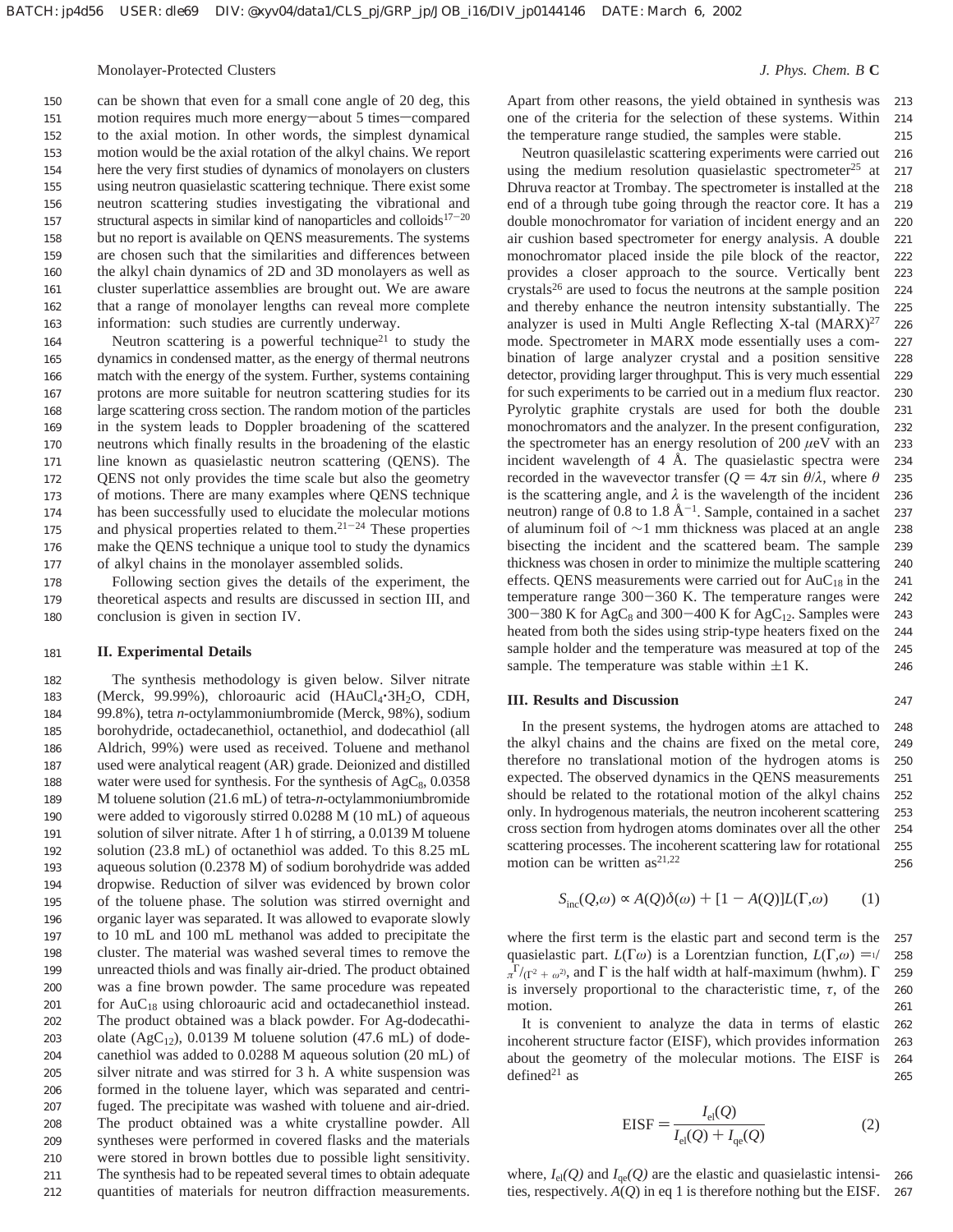**D** *J. Phys. Chem. B* Mitra et al.



**Figure 3.** Typical QENS spectra for an isolated nonolayer protected cluster, AuC<sub>18</sub>, (a) at  $Q = 1.32 \text{ Å}^{-1}$  and at different temperatures (b) at 360 K, but at different *Q* values. Dashed and the dotted lines are the quasielastic and elastic components, respectively.

Analysis of the QENS data involves convolution of the theoretical scattering function with the resolution function of the instrument and determination of the different parameters characterizing the dynamical motion by least-squares fit with the measured data. These parameters need to be consistent at all the *Q* values and at all the temperatures for a describable model. The instrumental resolution function is measured independently using a standard vanadium sample and it is described quite well by a Gaussian function. 268 269 270 271 272 273 274 275 276

As mentioned above, we have studied isolated MPCs, superlattice MPCs in the class of 3D SAMs, and a layered system having molecular assembly similar to 2D SAMs.<sup>15</sup> The results pertaining to each of these systems are described below.

**AuC18.** QENS data were recorded at room temperature (300 K), i.e., below the chain melting temperature, 340, 360, and 380 K. No quasielastic (QE) broadening was observed at 300 K indicating the absence of dynamical motion, at least within the time window of the instrument. However, at 340 K, QENS broadening was observed and so also at 360 and 380 K. The observation of QE broadening above 333 K is in conjunction with the DSC data and should be due to the dynamics of the alkyl chains. The QENS spectra as obtained for  $AuC_{18}$  at different temperatures and *Q* values are shown in Figure 3. While cooling the sample, the broadening continued to be observed below  $T_{cm}$ . QE broadening was observed even at 300 K, although reduced in magnitude, indicating hysteresis in the sample. 281 282 283 284 285 286 287 288 289 290 291 292 293 294

At the first instance, we tried to separate the elastic and quasielastic contributions in the total spectrum using eq 1 295 296



**Figure 4.** EISF as obtained for AuC<sub>18</sub> at 340 and 360 and 380 K. The solid line corresponds to a model in which a particle performs random jumps among  $N = 6$  equivalent sites on a circle with radius, *a* equal to 2.1 Å.

without assuming any specific model and tried to choose the model suitable to describe the dynamics in the system under consideration. There are only two parameters in the eq 1 to be obtained from the fitting, *A(Q)* and Γ, HWHM of the Lorentzian function. As mentioned above, *A(Q)* is known as the EISF, providing information about the geometry of the motion and Γ is inversely proportional to  $\tau$ , the time scale of the motion. In Figure 3 the dotted and dashed lines show the separated elastic and quasielastic components, respectively. 297 298 299 300 301 302 303 304 305

The extracted EISFs for  $AuC_{18}$  at 340 and 360 K are shown in Figure 4. To understand the dynamics further, one has to compare with different models. The models envisaged to describe the dynamics are (1) jump diffusion among N equivalent site on a circle, (2) uniaxial rotation: continuous rotation of the molecule about a fixed axis, and (3) isotropic rotation on a sphere of certain radius without any fixed axis. 306 307 308 309 310 311 312

In jump model among *N* equivalent sites on a circle, it is assumed that the motion is specified by jumps of certain angle and a characteristic time,  $\tau$ . It is also assumed that the jump time is very much shorter than the time taken by the particle at a particular site, i.e., jumps are instantaneous and time taken at a particular site,  $\tau$  is known as residence time. For a particle, which is allowed to perform a random jump among *N* equivalent sites on a circle, in which jumps are restricted to neighboring sites only, the expression of the scattering law for a powder sample<sup>21,28</sup> is 313 314 315 316 317 318 319 320 321 322

$$
S(Q, w) = A_0(Q)\delta(\omega) + \sum_{l=1}^{l=N-1} A_l(Q) \frac{2\tau^{-1} \sin^2\left(\frac{\pi l}{N}\right)}{\pi \left[2\tau^{-1} \sin^2\left(\frac{\pi l}{N}\right)\right]^2 + \omega^2}
$$
(3)

with

$$
A_{l}(Q) = \frac{1}{N} \sum_{n=1}^{n=N} j_{0}(Qa_{n}) \cos\left(\frac{2n\pi}{N}\right)
$$
 (4)

323

The  $a_n$ 's are the jump distances under the effect of  $(2n\pi/N)$ rotations and can be written as  $a_n = 2a \sin(n\pi/\sqrt{N})$ , where *a* is the radius of the circle. The correlation times can be evaluated as  $\tau_1^{-1} = 2\tau^{-1} \sin^2(\pi l_N)$ .<br>In case of uniaxia 324 325 326 327

In case of uniaxial rotational diffusion model, molecular reorientation is assumed to take place continuously, in a circle of radius *a*. It has been shown by Dianoux et al.29 that the incoherent scattering law for a scattering particle undergoing 328 329 330 331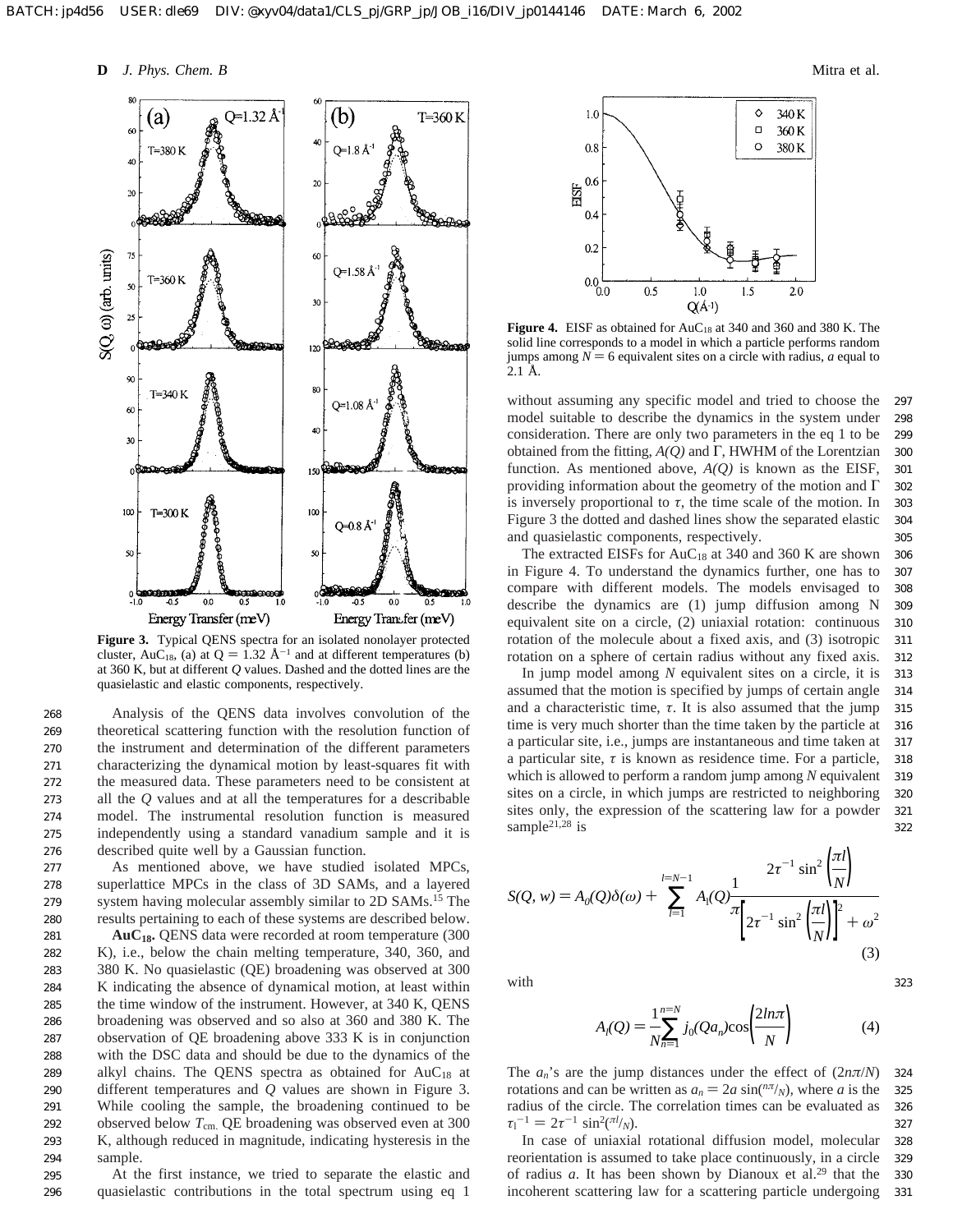

**Figure 5.** Arrhenius plot of  $ln(\tau)$  vs  $1000/T$  for  $AuC_{18}$ .

**TABLE 1: Reorientation Time as Obtained for Different Systems and at Different Temperatures**

|      | $\tau$ (ps)   |               |               |
|------|---------------|---------------|---------------|
| T(K) | $AgC_8$       | $AuC_{18}$    | $AgC_{12}$    |
| 300  | $5.2 \pm 0.7$ |               |               |
| 340  | $3.7 \pm 0.4$ | $6.2 \pm 0.7$ |               |
| 360  | $2.9 \pm 0.3$ | $3.7 \pm 0.4$ |               |
| 380  | $4.1 \pm 0.5$ | $2.3 \pm 0.3$ |               |
| 400  |               |               | $3.8 \pm 0.4$ |

uniaxial rotational diffusion on the circle of radius *a*, will depend on the angle  $\theta$  between scattering vector  $\boldsymbol{Q}$  and the rotation axis. It may be noted that the structure factor with jump diffusion model for  $N \ge 6$  becomes indistinguishable from the uniaxial rotational diffusion model in the *Q* range of the present experiment. 332 333 334 335 336 337

In isotropic rotational diffusion model,<sup>30</sup> the molecule can perform continuous rotational motions on a sphere of radius *r*, with a diffusion constant,  $D<sub>b</sub>$  and thus has no fixed axis of rotation. This model may be ruled out from the geometry of the system, the chains are fixed on the surface of the cluster, so rotation about any axis is not possible. 338 339 340 341 342 343

Uniaxial rotation and jump diffusion for large *N* lead to the same structure factor, therefore it will be difficult to distinguish these two models for large  $N (N \ge 6)$ . It is found that the radius of gyration equal to 2.1 ( $\pm$ 0.1) Å gives the best fit to the experimentally obtained EISF within a 6-fold jump model. The solid line in Figure 4 is the calculated EISF. The model *S*(*Q*,*ω*), assuming a 6-fold jump diffusion model with radius of gyration 2.1 Å, was found to give very good fit to the data over the whole Q and temperature range. This demonstrates the applicability of the model to describe the dynamics of the alkyl chains in  $AuC_{18}$ . The estimated residence times at different temperatures are given in Table 1. The activation energy (*E*a) of the rotation was determined from the *τ* Vs. temperature plot, using the Arrhenius Law,  $\tau = \tau_0 e^{E_a/KT}$ (Figure 5). An  $E_a$  of 6.3  $\pm$  0.4 kcal/mol has been obtained. 344 345 346 347 348 349 350 351 352 353 354 355 356 357 358

The finding that the radius of gyration is 2.1  $(\pm 0.1)$  Å is significant. For closest contact distance of alkyl chains, the radius is 2.12 Å. The fact that the nearest neighbor distance in planar monolayers is greater than the shortest contact distance (4.24 Å), makes the chains to bend with an angle of  $\sim$ 30° in them. The conclusion that the alkyl chains occupy a space very similar to their nearest contact distance implies that the chains are erect and all-trans. This can happen only if the alkyl chains form columns on the lattice planes on the nanocrystals. 359 360 361 362 363 364 365 366 367

AgC<sub>8</sub>. AgC<sub>8</sub>, is a monolayer capped metal cluster, exhibiting superlattice structure. To investigate the dynamics in this system, 368 369



**Figure 6.** Typical QENS Spectra for monolayer protected cluster superlattice, AgC<sub>8</sub>, (a)  $T = 300$  K, but at different *Q* values, (b)  $Q =$  $1.32 \text{ Å}^{-1}$  at different temperatures. Dashed and the dotted lines are the quasielastic and elastic components, respectively.

QENS spectra were recorded at RT, 340, 360, and 380 K. Although DSC experiments showed transitions corresponding to the chain melting at 339 K, surprisingly, even at room temperature, QE broadening was observed indicating the presence of dynamical motion in  $AgC_8$ . The QENS spectra as obtained from  $AgC_8$  at different  $Q$  values at  $RT$  are shown in Figure 6a. Quasielastic broadening continued to observe with different degree at higher temperatures as well. Typical spectra at  $Q = 1.32 \text{ Å}^{-1}$  and at different temperatures are shown in Figure 6b. It may be noted that both the alkyl chain melting  $(315-340 \text{ K})$  and the superlattice melting  $(375-400 \text{ K})$  are diffuse in nature as observed in the DSC experiments. The feature at and around 340 K will not be related to the superlattice melting. However, at 380 K, there could be an influence of the same. We shall discuss below the details of the dynamics as observed at each temperature. 370 371 372 373 374 375 376 377 378 379 380 381 382 383 384 385

As before, in the first instance, the elastic and QE components were separated using eq 1 and then the EISF was extracted as per eq 2. The variation of EISF with *Q* at different temperatures is shown in Figure 7. The fits reproduce the changes qualitatively and are considered very good as per QENS standards. It is clear that the EISF behaves differently with temperature unlike the case of AuC18. Particularly, at *RT* and 340 K, the EISF is saturated at  $Q = 1$  Å<sup>-1</sup> itself. EISF is the measure of the elastic component in the total spectrum. Large EISF means, less quasielastic component, which implies that the contribution to the dynamics is less and vice-versa. This was not the case in  $AuC_{18}$  indicating possibility of partial dynamics in AgC<sub>8</sub>. It can then be concluded that all the protons are not in motion or frozen. If there are some protons not undergoing any motion, they will contribute to the elastic scattering only. In that case, the generalized scattering law can be written as 386 387 388 389 390 391 392 393 394 395 396 397 398 399 400 401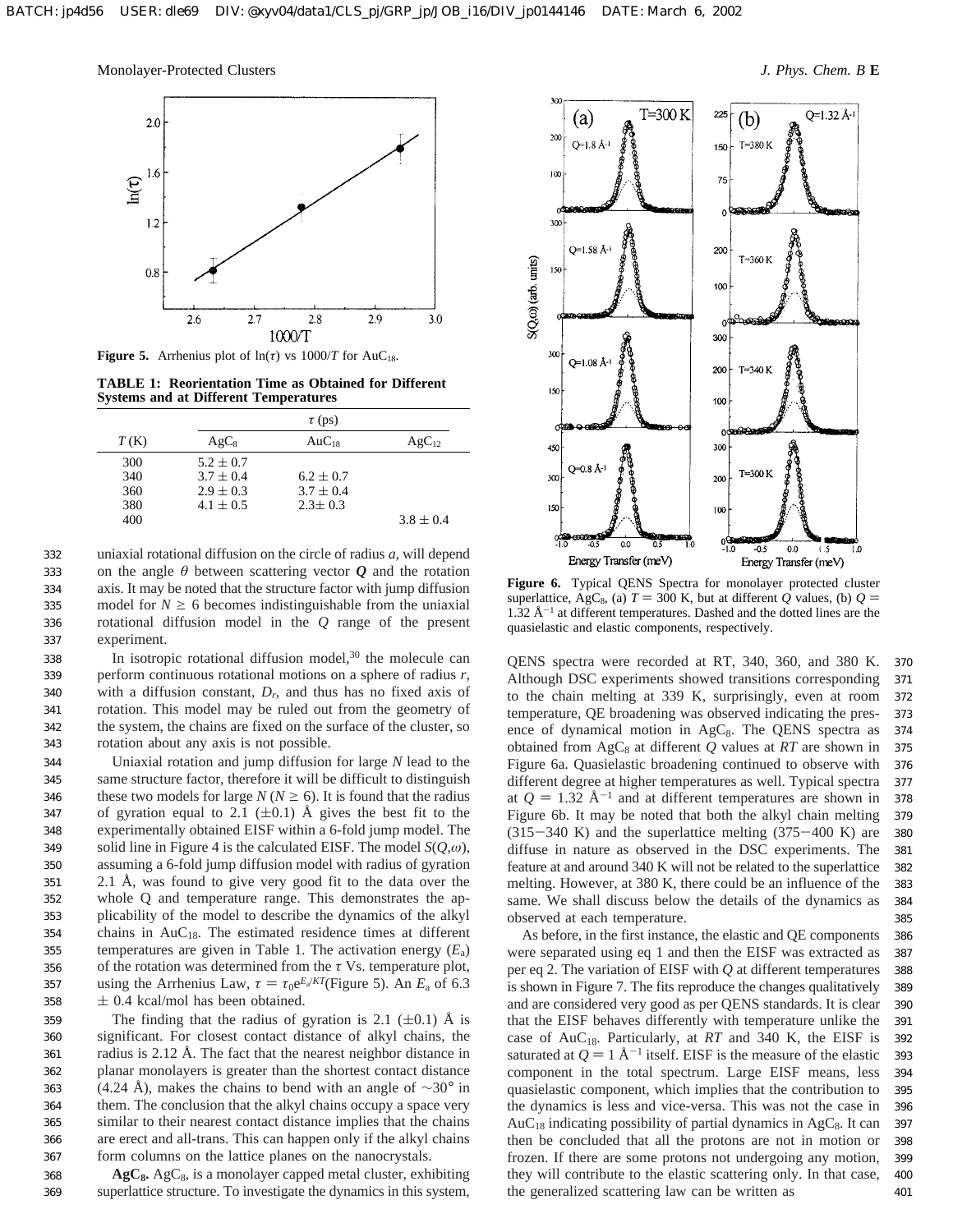

**Figure 7.** EISF for AgC<sub>8</sub>, as extracted from the measured  $S(Q,\omega)$  at different temperatures. The lines correspond to the model in which a particle performs random jumps among  $N = 6$  equivalent sites on a circle (see text).

$$
S(Q,\omega) = (1 - p_x)\delta(\omega) + p_x [A_0\delta(\omega) + (1 - A_0)L(\omega,\Gamma)]
$$
\n(5)

where  $p_x$  is the fraction of hydrogen atoms in the system participating in the dynamics.  $A_0$  is the EISF as described above and will depend on the model. The first term in the right-hand side is the elastic contribution from the static hydrogen atoms in the total spectrum whereas second term is weighted with the fraction of hydrogen atoms in the alkyl chains participating in rotational motion. The total elastic fraction can be written as 402 403 404 405 406 407 408

$$
EISF_{Tot} = [p_x A_0 + (1 - p_x)]
$$
 (6)

Assuming the same model of uniaxial rotation or jump diffusion among  $N = 6$  equivalent sites as found to best describe the rotational dynamics of the alkyl chains in  $AuC_{18}$ , we attempted to determine  $p_x$  by least-squares fit of the extracted EISF from the experimental data using eq 6. It may be noted that the EISF also depends on the radius of gyration and was kept as a parameter in the least-squares fit. The parameters, fraction of mobile protons and the radius of gyration obtained at different temperatures are given in Table 2. It is found that at room temperature about 50% of the chains are contributing to the dynamics. This is not surprising and is understood by the following argument.  $AgC_8$  forms a superlattice structure and this is by virtue of the chain interdigitation among the neighboring clusters. The number of chains or fraction of chains interdigitating would depend on the structure. For a simple cubic lattice and assuming nearly spherical cluster geometry (actually truncated icosahedron), only those chains along the unit cell axes will be interdigitating. That would permit only around half the chains to be free and others interact quite strongly. At 340 K EISF is found to be lower indicating that more protons start contributing to the dynamics. The value of  $p_x$  was 0.56 at 340 K. Similar picture sustains at 360 K and  $p_x$  becomes 0.57. It may be noted that DSC measurement $11,12$  showed transition corresponding to the chain melting above 333 K. Therefore, the present observation is in conjunction with DSC. However at 380 K, the EISF shows a drastic change. The obtained value of  $p_x$  of 1 suggests that almost all the chains are contributing to the dynamics. This being closer to the melting point, the chains, which were earlier held fixed due to interdigitation, now have enough energy to be dynamic. The chains which were participating in the interdigitation and not dynamic at lower temperatures are now contributing to the observed dynamics but are slower than the others which do not participate in interdigitation. It is also found that data correspond to a model in which the hydrogen atoms of the alkyl chains are lying, on the average, 409 410 411 412 413 414 415 416 417 418 419 420 421 422 423 424 425 426 427 428 429 430 431 432 433 434 435 436 437 438 439 440 441 442 443

**TABLE 2: Parameters, Fraction of Mobile Protons,** *px* **and the Radius of Gyration,** *a,* **as Obtained from the Least Squares Fit of the EISF Assuming a 6-Fold Jump Diffusion** Model at Different Temperatures for AgC<sub>8</sub>.

| T(K) | $p_{x}$             | a                 |
|------|---------------------|-------------------|
| 300  | $0.50 \ (\pm 0.02)$ | $2.0 \ (\pm 0.1)$ |
| 340  | $0.56 \ (\pm 0.02)$ | $2.0 \ (\pm 0.1)$ |
| 360  | $0.57 \ (\pm 0.01)$ | $2.1 (\pm 0.1)$   |
| 380  | $1.00 \ (\pm 0.02)$ | $2.0 \ (\pm 0.1)$ |

on the surface of a cylinder of radius of about 2.1 Å. This structure is in accordance with alkyl chain packing as mentioned above. The model *S*(*Q*,*ω*) assuming 6-fold jump diffusion model with different radius of gyration (*a*) and quasielastic fraction  $(p_x)$  as given in Table 2 was found to give a very good fit to the data over the whole temperature range. The residence times obtained at different temperatures are given in Table 1. 444 445 446 447 448 449 450

The temperature dependence of the residence time is supposed follow Arrhenius Law; however, we find here that it is not so. This unusual behavior can be understood by the fact that the above residence times are actually effective ones, resulting from the combination of residence times of two dynamically different rotating units. One corresponds to the noninterdigitized alkyl chains that contribute even at 300 K (and at 340 K as well), while the other one corresponds to interdigitized alkyl chains, which contributes only above 340 K. Since the motion of the later unit is expected to be slower, i.e., residence time is more than the other at a particular temperature, the effective residence time will be less than what is expected for the noninterdigitized alkyl chains. However, they being of the same order, it was not possible to obtain the two different residence times, which actually correspond to two dynamically different rotational units above 340 K. 451 452 453 454 455 456 457 458 459 460 461 462 463 464 465 466

**AgC12:** The QENS experiment were carried out for the layered system,  $AgC_{12}$  as well. In this system only one transition is observed in DSC at 400 K where the Bragg peaks were found to disappear indicating melting of the lattice<sup>13</sup>. Spectra were recorded at 300, 340, 360, 380, 390, and 400 K. No QE broadening was observed below 400 K but it was seen at 400 K (Figure 8), which corroborates with the DSC data and therefore attributed to melting. Similar analysis as in the case of other systems described above, was performed and the elastic and QE parts were separated. The EISF extracted is shown in Figure 9; the fit captures the changes qualitatively. The rotational dynamics seems to be very similar in  $AgC_8$  and  $AuC_{18}$ . All the chains contribute to the observed dynamical motion. The model S(Q,*ω*) assuming 6-fold jump diffusion model with radius of gyration 2.2 ( $\pm$ 0.2) Å was found to give very good fit to the data over the whole Q range. The residence time found was 3.8 ( $\pm$ 0.4) ps. 467 468 469 470 471 472 473 474 475 476 477 478 479 480 481 482 483

## **IV. Conclusions**

Dynamics of alkyl chains in an isolated monolayer protected cluster, a superlattice of the cluster and a layered silver thiolate have been studied using the quasielastic neutron scattering technique. The most probable geometry of motions in all the three cases investigated were uniaxial rotations or  $N \geq 6$  site jump diffusion. The residence time shows the level of dynamics. In  $AgC_8$  solid, dynamics exist at room temperature but are limited by hindered rotations by neighboring alkyl chain interactions. As explained by neutron scattering data, about 50% of alkyl chains are dynamic at room temperature in the case of  $AgC_8$ . The contribution to the dynamical motion increases with temperature. At 340 and 360 K, 56 and 57% of the alkyl chains, respectively are found to be dynamic. At 380 K, which is close 485 486 487 488 489 490 491 492 493 494 495 496 497

484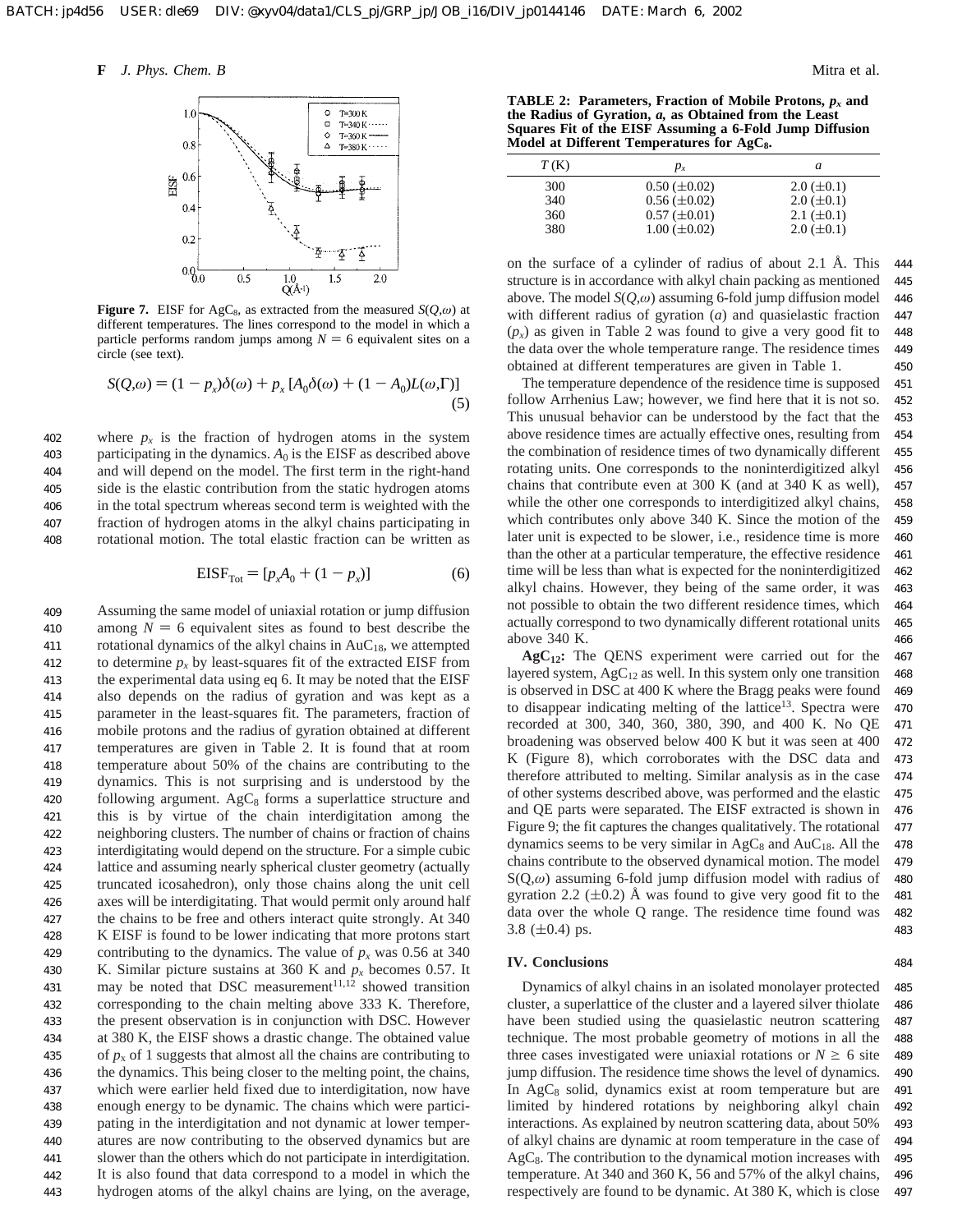# Monolayer-Protected Clusters *J. Phys. Chem. B* **G**



**Figure 8.** QENS spectra from layered Ag-thiolate (AgC<sub>12</sub>) at  $T = 400$ K at different *Q* values. Dashed and the dotted lines are the quasielastic and elastic components, respectively.



Figure 9. EISF as obtained for AgC<sub>12</sub> at 400 K. The solid line corresponds to a model in which a particle performs random jumps among  $N = 6$  equivalent sites on a circle with radius, *a* equal to 2.2 Å.

to the alkyl chain melting point all the chains are dynamic. In  $AuC_{18}$ , all the chains participate in rotations above the alkyl chain melting temperature, supporting the fact that superlattice structure is minimum in this case. The greater residence time when compared to  $AgC_8$  at similar temperatures may be due to increased alkyl chain length limiting the rotational dynamics. This increase in residence time may also be indicative of the larger conformational order present in these systems. In  $AgC_{12}$ , the presence of rotational motion is seen only at and above 400 K, which is the outcome of increased packing factor and thus restricted dynamics. Observed dynamics in all the systems are solely due to the freedom of the alkyl chains. Thus the rotations of alkyl chain assemblies could be revealed and understood to a large extent by the neutron scattering models. We have shown that the studies performed so far on structure and properties of monolayers can be complemented with neutron scattering 498 499 500 501 502 503 504 505 506 507 508 509 510 511 512 513

measurements. The study has provided definitive confirmations on, (1) the absence of measurable rotational dynamics in ordered alkyl chain assemblies such as in  $AuC_{18}$  at room temperature, (2) gradual evolution of the rotational motions with temperature, (3) increased interchain interactions inhibiting free rotations in superlattices compared to free clusters, and (4) absence of free rotations even up to 400 K in thiolates. We have observed distinct differences in the alkyl chain interactions in the superlattice and isolated clusters. This study has clearly shown that at least in longer chain thiolate protected clusters, the alkyl chains are conformationally frozen and room-temperature dynamics does not show up in the picosecond time scale. This is in contrast to the situation in 2D monolayers where the alkyl chains preserve rotational freedom and exist in the "rotator phase" at room temperature.8 We have also shown that the alkyl chain assembly is more dense giving a shorter contact distance between the chains than that in the case of planar monolayers. Although reasons behind the differences between monolayers on gold and silver clusters are not understood at the moment, we hope that additional studies, being performed currently, looking at the dynamics as a function of chain length and as a function of monolayer functionality, will give more information pertaining to the molecular motions in these interesting nanophase materials. 514 515 516 517 518 519 520 521 522 523 524 525 526 527 528 529 530 531 532 533 534 535 536 537

**Acknowledgment.** The fruitful discussion with Dr. B. A. Dasannacharya is gratefully acknowledged. T.P. and B. N. are grateful to the Inter-University Consortium for DAE Facilities for financial support. The monolayer protected cluster research program at Chennai is supported by the Council for Scientific and Industrial Research, New Delhi. Mr. A. Balasundaram was involved in the early part of this work. 538 539 540 541 542 543 544

### **References and Notes**

(1) Ulman, A. *An introduction to Ultrathin Organic Films from Langmuir*-*Blodgett to Self-Assembly*; Academic Press: New York, 1991. (2) Roberts, G. (Ed.) *Langmuir*-*Blodgett Films*; Plenum Press: New York, 1990. 546 547 548

(3) Ulman, A. *Chem. Re*V. **<sup>1996</sup>**, *<sup>96</sup>*, 1533.

(4) (a) Sangiv, J. *J. Am. Chem. Soc*. **1980**, *102*, 92. (b) Ogawa, H.; Chihera, T.; Taya, K. *J. Am. Chem. Soc*. **1985**, *107*, 1365. (c) Nuzzo, R. G.; Allara, D. L. *J. Am. Chem. Soc*. **1983**, *105*, 4481. (d) Nuzzo, R. G.; Dubois, L. H.;.Allara, D. L *J. Am. Chem. Soc*. **1990**, *112*, 558. (e) Laibinis, P. E.; Whitesides, G. M.;.Allara, D. L.;Tao, Y.-T.; Parikh, A. N.; Nuzzo, R. G. *J. Am. Chem. Soc*. **1991**, *113*, 7152. 551 552 553 554 555 556

(5) (a) Poirier, G. E. *Chem. Re*V. **<sup>1997</sup>**, *<sup>97</sup>*, 1117. (b) Bain, C. D.; Troughton, E. B.; Tao, Y.-T.; Eoall , J.; Nuzzo , R. G. *J. Am. Chem. Soc*. **1989**, *111*, 321. (c) Nuzzo, R. G.; Zegarski, B. R.; Dubois, L. H. *J. Am. Chem. Soc*. **1987**, *109*, 733. (d) Nuzzo, R. G.; Fusco, F. A.; Allara, D. L. *J. Am. Chem. Soc*. **1987**, 109, 2358. (e) Allara, D. L. *Langmuir* **1986**, *2*, 239. 557 558 559 560 561 562

(6) Hostetler, M. J.; Murray, R. W. *Curr. Opin. Colloid Interface Sci.* **1997**, *2*, 42 and references therein.

(7) (a) Terril, R. H.; Postlethwaite, T. A.; Chen, C.-H.; Poon, C.-D.; Terzis, A.; Chen, A.; Hutchison, J. E.; Clark, M. R.; Wignall, G.; Londono, J. D.; Superfine, R.; Falvo, M.; Johnson, C. S., Jr.; Samulski, E. T.; Murray, R. W. *J. Am. Chem. Soc.* **1995**, *117*, 12537. (b) Badia, A.; Cuccia, L.; Demers, L.; Morin, F.; Lennox, R. B. *J. Am. Chem. Soc.* **1997**, *119*, 2682. (c) Hostler, M. J.; Stokes, J. J.; Murray, R. W. *Langmuir* **1996**, *12*, 3604. 570

(8) Dubois, L. H.; Nuzzo, R. G. *Annu. Re*V*. Phys. Chem.* **<sup>1992</sup>**, *<sup>43</sup>*, 437 and references therein. 571

(9) Whetten, R. L.;.Shaffigullin, M. N.; Khoury, J. T.; Schaaf , T. G.; Vezmar, I.; Alvarez, M. M.; Wilkinson, A. *Acc. Chem. Res*. **1999**, *32*, 397 and references therein.

(10) Sandhyarani, N.; Resmi, M. R.; Unnikrishnan, R.; Vidyasagar, K.; Shuguang, Ma; Antony, M. P.; Paneer Selvam, G.; Visalakshi, V.; Chandrakumar, N.; Pandian, K.; Tao, Y.-T.; Pradeep, T. *Chem. Mater.* **2000**, *12*, 104. 576 577 578 579

(11) Sandhyarani, N.; Pradeep, T.; Chakrabarthi, J.; Yousuf, M.; Sahu, H. K. *Phys. Re*V. *<sup>B</sup>* **<sup>2000</sup>**, *<sup>62</sup>*, R739.

(12) Sandhyarani, N.; Pradeep, T.; Antony, M. P.; Paneer Selvam, G. *J. Chem. Phys*. **2000**, *113*, 9794. 582 583

545

549 550

580 581